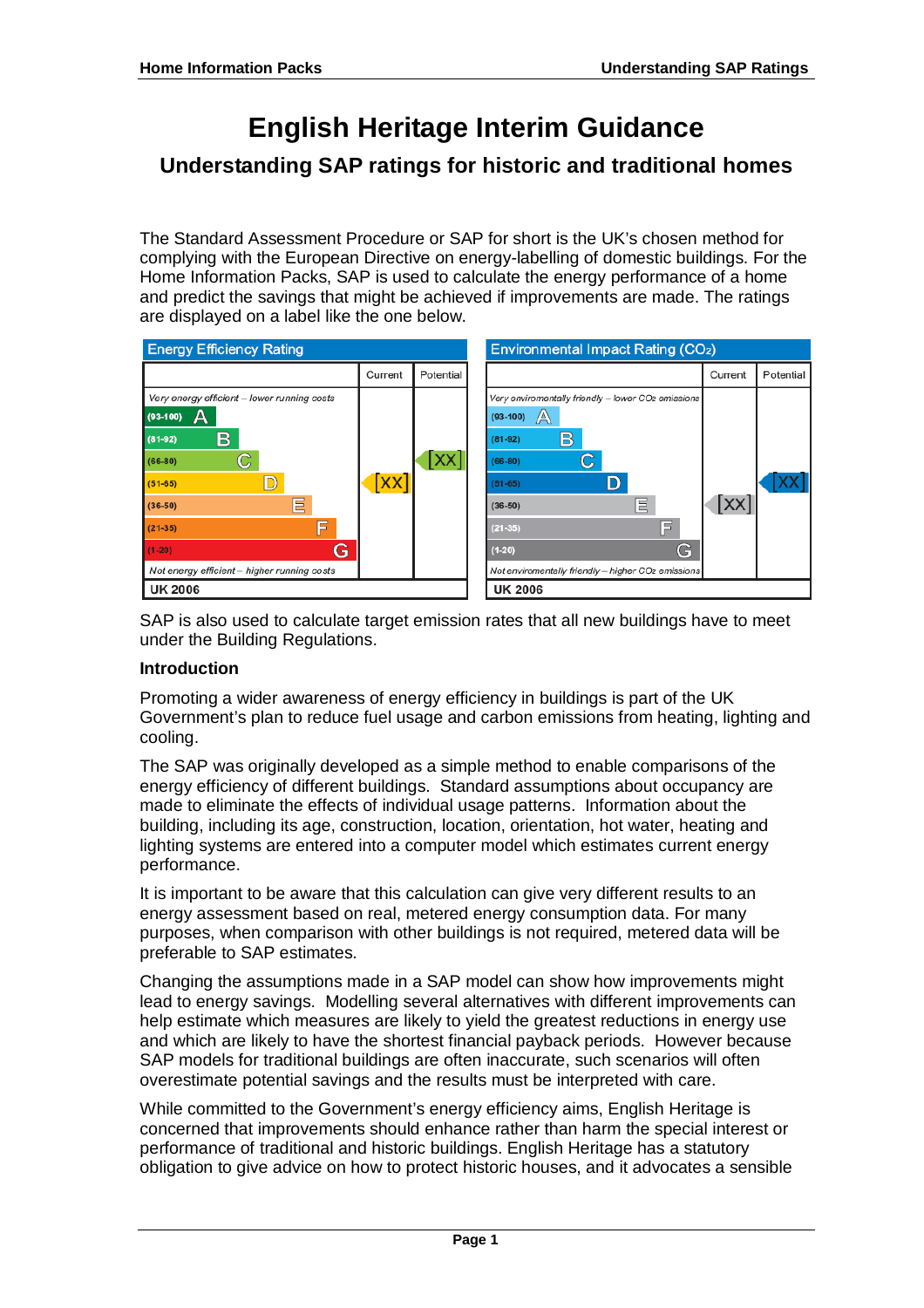and reasonable approach to energy improvements: in some cases it is not feasible or cost-effective to add every possible improvement, but a more restrained approach can still produce substantial energy savings.

### **New buildings**

Building Regulation 17C requires that all new dwellings must meet a target emission rate calculated using SAP(2005). A notice stating the SAP rating of the building must be produced and displayed in a prominent place once it is ready for marketing.

#### **New dwellings created by a change of use**

Building Regulation 16 calls for the calculation of an energy rating for any dwelling created by a change of use. The energy rating has to be notified to the local authority and, if the building is to be sold or let, displayed in a conspicuous place on the dwelling itself. Historic buildings are not exempt from this requirement.

There is no requirement for the building to achieve a particular rating. Instead most dwellings created by a change of use must demonstrate that their services, fittings and thermal elements (the wall, floor or roof) meet the standards set out in the approved documents that accompany Part L of the Building Regulations. This deals with the conservation of fuel and power in buildings. Only certain works to historic buildings are exempt from these requirements, but the approved documents make clear that particular consideration should be given to preserving the important features of an historic building.

#### **Property sales**

On 1<sup>st</sup> August 2007 Home Information Packs were made compulsory for all four bedroom homes and larger which are being sold at the start of a phased roll-out programme. These packs contain, amongst other items, an energy performance certificate (EPC) prepared by a certified Domestic Energy Assessor who has visited the property. The EPC contains two energy ratings: a SAP Rating, an Environmental Impact Rating (see below), and estimates of energy use and costs, all calculated using RDSAP.

The ratings in EPCs are not as accurate as the ratings produced for new dwellings, or the energy ratings for dwellings created by a change in use of a building. This is because they are produced from a reduced set of data items using a method known as Reduced Data SAP, or RDSAP.

The RDSAP process makes assumptions about the building based upon its age and nature of construction. For instance all buildings constructed before 1930 are assumed to have suspended timber floors throughout, and all solid brick walls are assumed to be 220mm thick. Not having to measure and record these construction details speeds up site visits, reduces production costs, and increases consistency by eliminating a possibility of assessor error. But the assumptions reduce the accuracy of the ratings of the energy performance of historic and traditional dwellings.

 More contentiously still, EPCs include recommendations for improvement measures that are generated by an automated system. Some recommendations, such as more efficient boilers or controls, are uncontroversial provided they are implemented carefully. Others, however, such as installing wall insulation, are potentially dangerous and could lead to damp problems. Great care needs to be taken to ensure that the recommendations generated are appropriate for the historic or traditional house in question before they are implemented.

# **Other property transactions**

From the  $6<sup>th</sup>$  April 2008 EPCs will be needed as part of the sale or renting out of buildings other than dwellings with a total usable floor area over 500m<sup>2</sup>. EPCs will also have to be displayed in public buildings with a total usable floor area over 1000 $m^2$ . From 1<sup>st</sup> October 2008 they will be required for the sale or renting out of any building.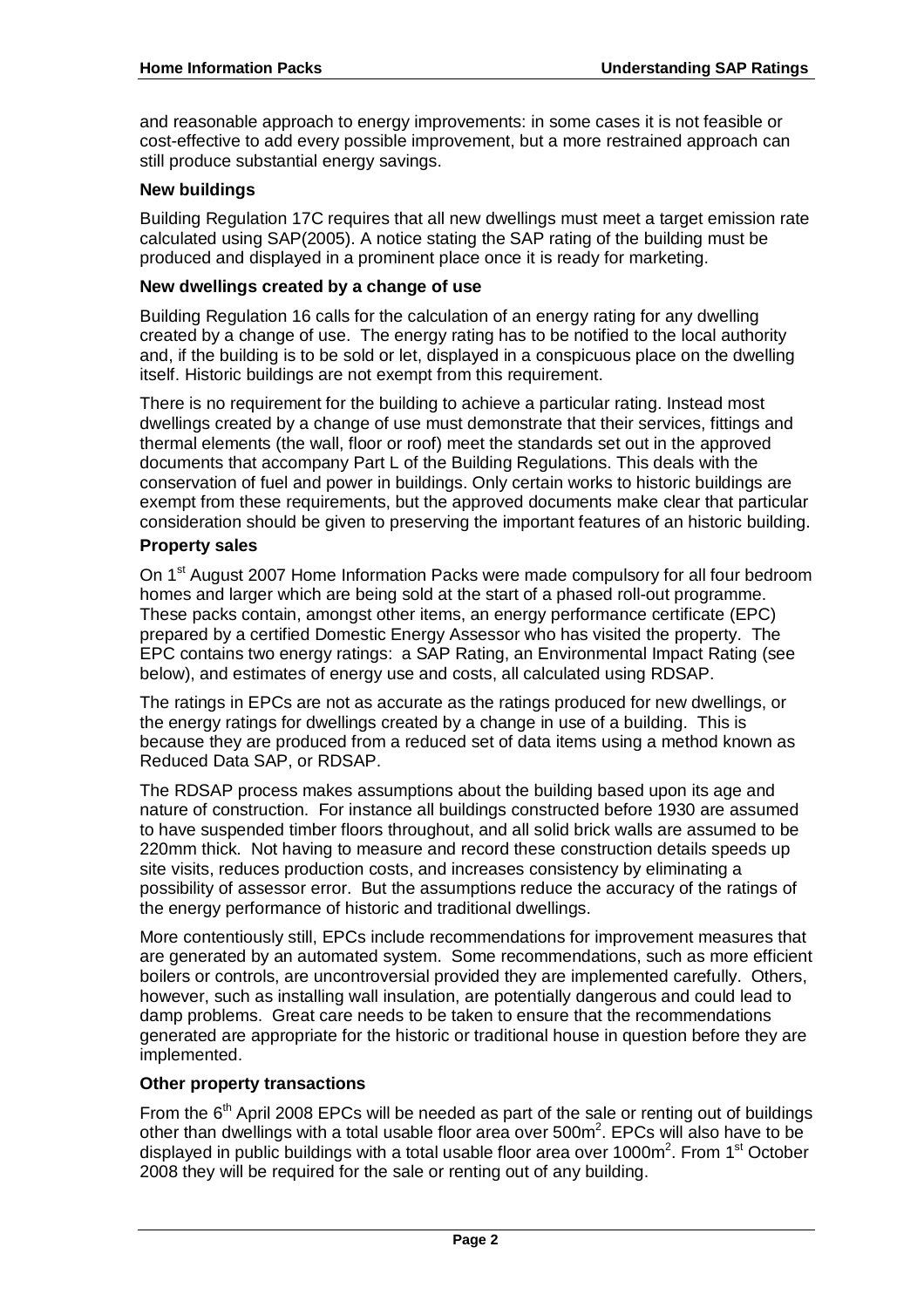# **Development of SAP ratings**

The first SAP methodology was published by the Government and the Building Research Establishment (BRE) in 1993. It has been revised several times since, with the latest version published in 2005.

 SAP can be used to produce three distinct ratings for dwellings which are used for different purposes. These are:

- the energy efficiency (or SAP) rating,
- the dwelling  $CO<sub>2</sub>$  emission rate, and
- the environmental impact rating.

Early SAP ratings were based on the cost per square metre of floor area of heating and hot water since these were the costs that used to dominate domestic fuel bills. The latest version, SAP(2005) is able to deal with extensively insulated modern properties with energy generating systems such as solar photovoltaic or ground source heat pumps. The SAP rating aims to reflect the *financial cost* of lighting and heating so it will be affected by the type of fuel being used: thus a house running on mains gas will achieve a better SAP rating than one using LPG.

The rating scale in SAP (2005) runs from 1 for extremely inefficient buildings to 100 for a dwelling costing theoretically nothing to run. For those buildings which generate surplus energy to sell back to the grid, the SAP rating could rise above 100.

For the purposes of EPCs the SAP ratings are grouped into the following bands:

| Band | Rating     |
|------|------------|
| А    | 92 or more |
| B    | 81 to 91   |
| Ć    | 69 to 80   |
| D    | 55 to 68   |
| E    | 39 to 54   |
| F    | 21 to 38   |
| Ġ    | 1 to 20    |

# **Interpreting SAP ratings**

 Standard Occupancy is central to SAP calculations: the estimate of energy consumed is based on national averages for appliance and hot-water use, and for space-heating temperatures and periods. Many larger traditionally constructed dwellings are not heated to modern standards and so the actual fuel costs may be much lower than the SAP rating would suggest. Even so, it can provide an interesting insight into theoretical running costs. The figure below shows how the annual fuel cost for heating, hot water and lighting are estimated from the SAP rating and the total internal floor area.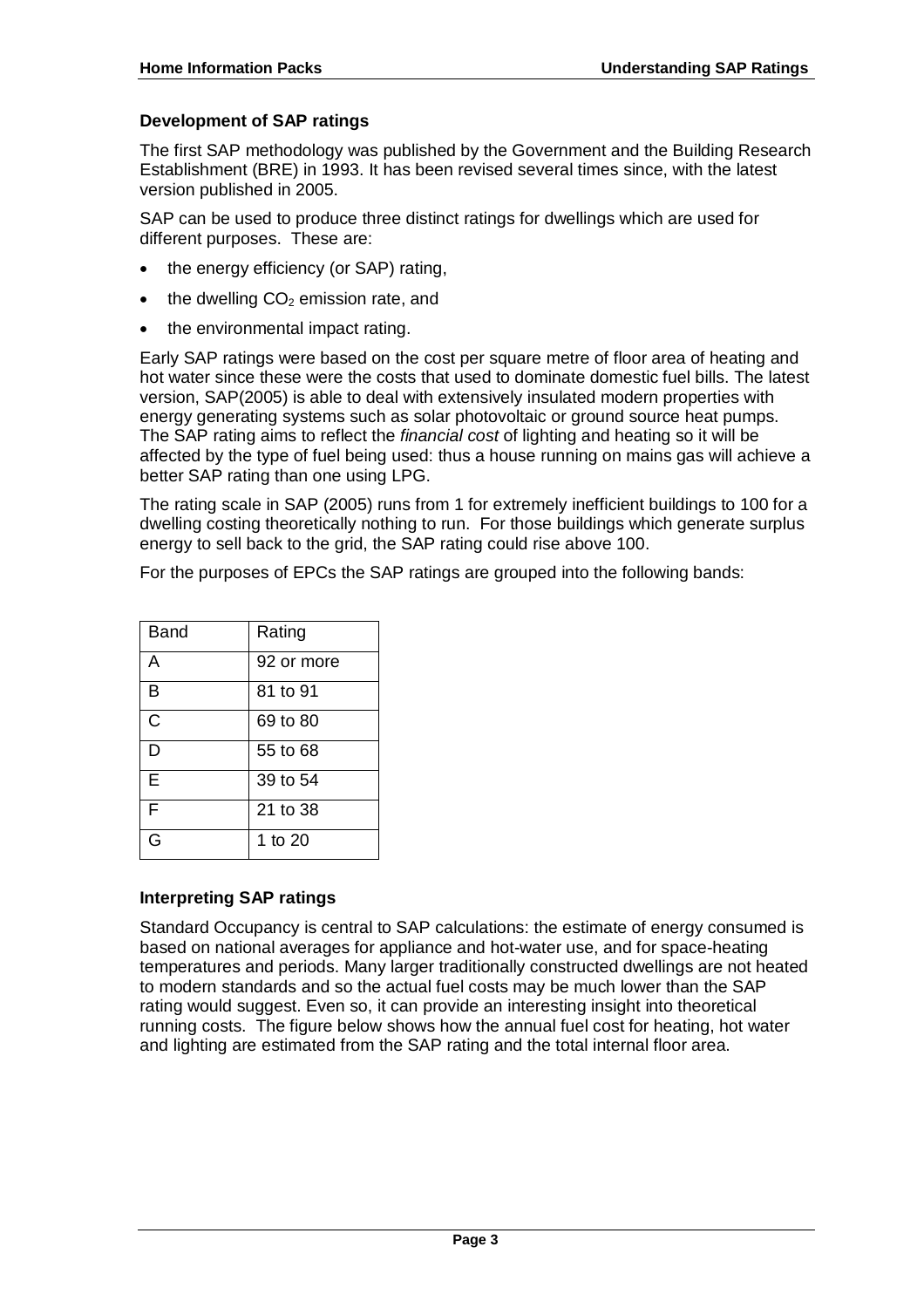

# **Fuel costs estimated from the SAP rating and the floor area**

# **Fuel cost assumptions**

SAP ratings assume an average cost for fuel over a period of time. SAP (2005) is based on costs across the UK between 2002 and 2005. Average fuel costs are normally updated only once every three years, so sudden but sustained rises in prices, such as those recently experienced, will not be reflected in the rating until the next update.

# **Applying SAP ratings to traditional buildings**

SAP ratings for traditional buildings often prove very inaccurate. There are a number of reasons for this:

- it is easy to make errors in the basic measurements.
- simplified mathematical models are used to represent complex three-dimensional objects. They cannot hope to reflect the range of shapes and sizes of real buildings.
- most older existing buildings will have been subject to a great many minor alterations, extensions, repairs and damage over their lifetimes all of which have impacts on current energy performance. Modelling all this complexity is impractical.
- The models are not flexible enough to include or allow for the very different materials and constructions of traditional buildings: there are simply no boxes to tick for earth walls, thatch roofs, traditional timber framed buildings or even shutters on the windows.
- The SAP model does not take into account the thermal mass of construction. Traditional buildings are often successful at harnessing thermal mass to smooth temperature variations and reduce heating and cooling periods.

Ratings for existing dwellings are usually calculated with RDSAP, incorporating yet more assumptions and estimations into the result. Indeed RDSAP starts with the assumption that traditional building types are less energy-efficient than modern ones, an assumption that English Heritage disputes.

Another problem is that a large building uses relatively less fuel than a smaller building of similar type, because it has *relatively* less surface area through which heat can escape. This can create the impression that smaller buildings are poorly constructed or insulated